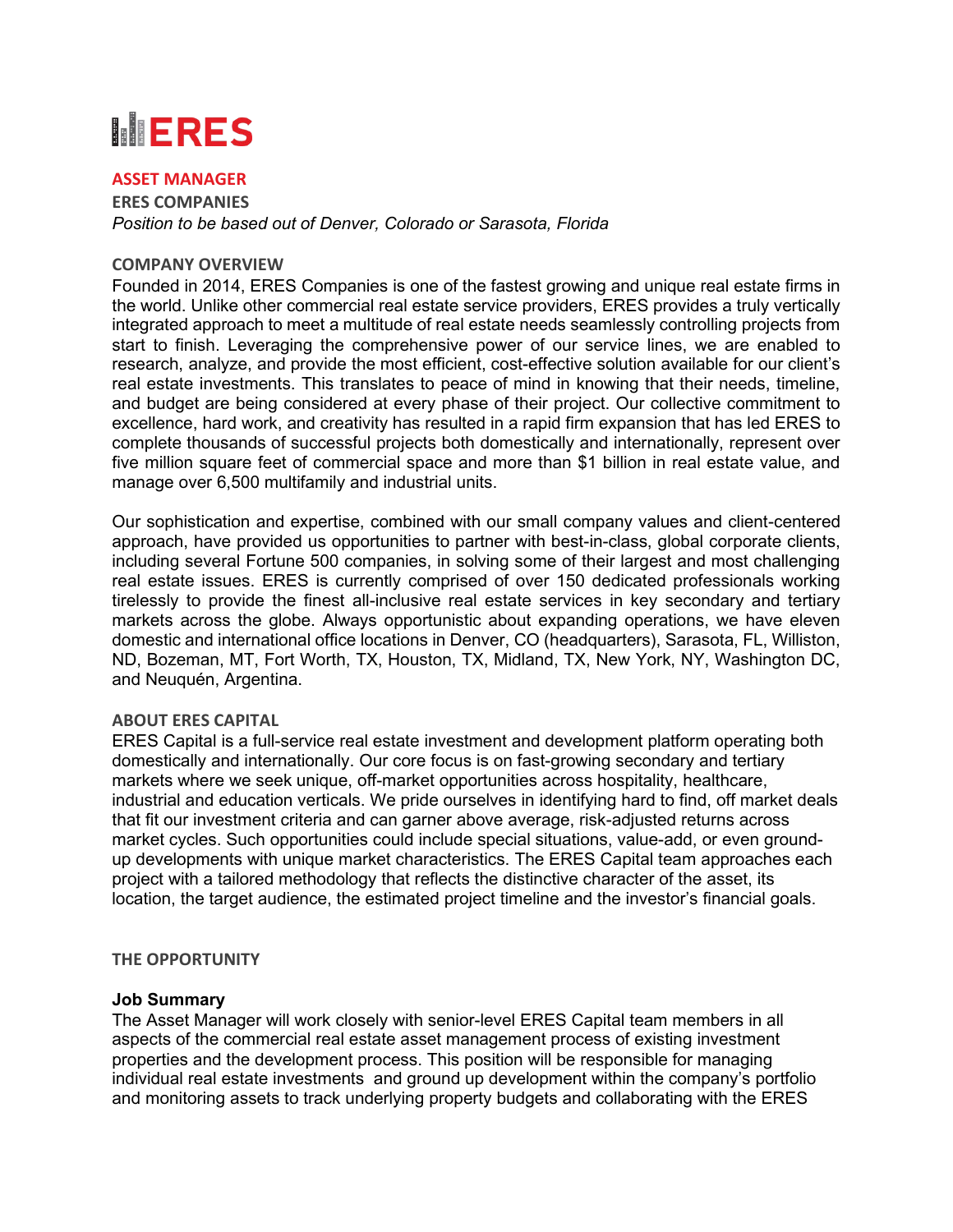Capital team members to provide guidance related to short-term and long-term capital planning and asset performance.

### **Essential Duties and Responsibilities**

- Drive each individual asset and the overall portfolio to maximum cash flow and valuation
- Management and oversight of properties throughout the development process
- Develop communication and collaboration processes with Acquisitions, Accounting, and Investor Relations
- Oversee spend decisions on capital expenditures, expansions, developments and redevelopments
- Oversee debt and equity capital executions for adjusting business plans
- Generate asset valuations, cash-flow projections, and other strategic analyses
- Orchestrate the administration of compliance needs in the insurance, debt servicing, and securities arenas
- Incorporate newly acquired assets into asset management infrastructure
- Roll up reporting to the corporate financial planning to help inform leadership's investment and growth plans
- Communicate key portfolio goals to the asset management, property management, and leasing teams
- Negotiate letters of intent and leases with key occupiers in conjunction with the leasing team
- Review, analyze, comprehend, abstract, and interpret various types of real estate documents, including leases, rent rolls, budgets, operating statements, expense recovery reconciliations, loan agreements, and other information used in the underwriting process.

## **Position Requirements: Skills & Experiences**

- A minimum of 5 years' experience at the Asset Manager level
- Full understanding of property sectors (hospitality, multifamily, office, industrial, retail, student housing, etc.) and their different investment characteristics and an ability to see the "big picture" in commercial real estate and capital markets finance transactions. Knowledgeable on fundamental concepts, practices and procedures associated with commercial real estate and investment analysis
- Understanding of financial terms and principles necessary in real estate underwriting, including Discounted Cash Flow, IRR, NPV, Time Value of Money, Return on Equity, etc.
- Ability to comprehend, analyze and interpret various types of real estate documents, including leases, contracts, and financial statements.
- Fundamental understanding of key aspects of the lease process and leases and their impact on property performance. Experience negotiating with tenants is a plus.
- Highly developed verbal and written communication skills ability to interact effectively and professionally with a wide variety of internal parties (managers, analysts, sales professionals, clients, etc.).
- Close attention to detail and strong organizational skills; ability to multi-task in order to meet client deadlines.
- Proficient computer skills, particularly in Excel. Experience with ARGUS and YARDI is preferred
- Collaboratively and creatively supports the work efforts of colleagues at all levels and in all areas of the company